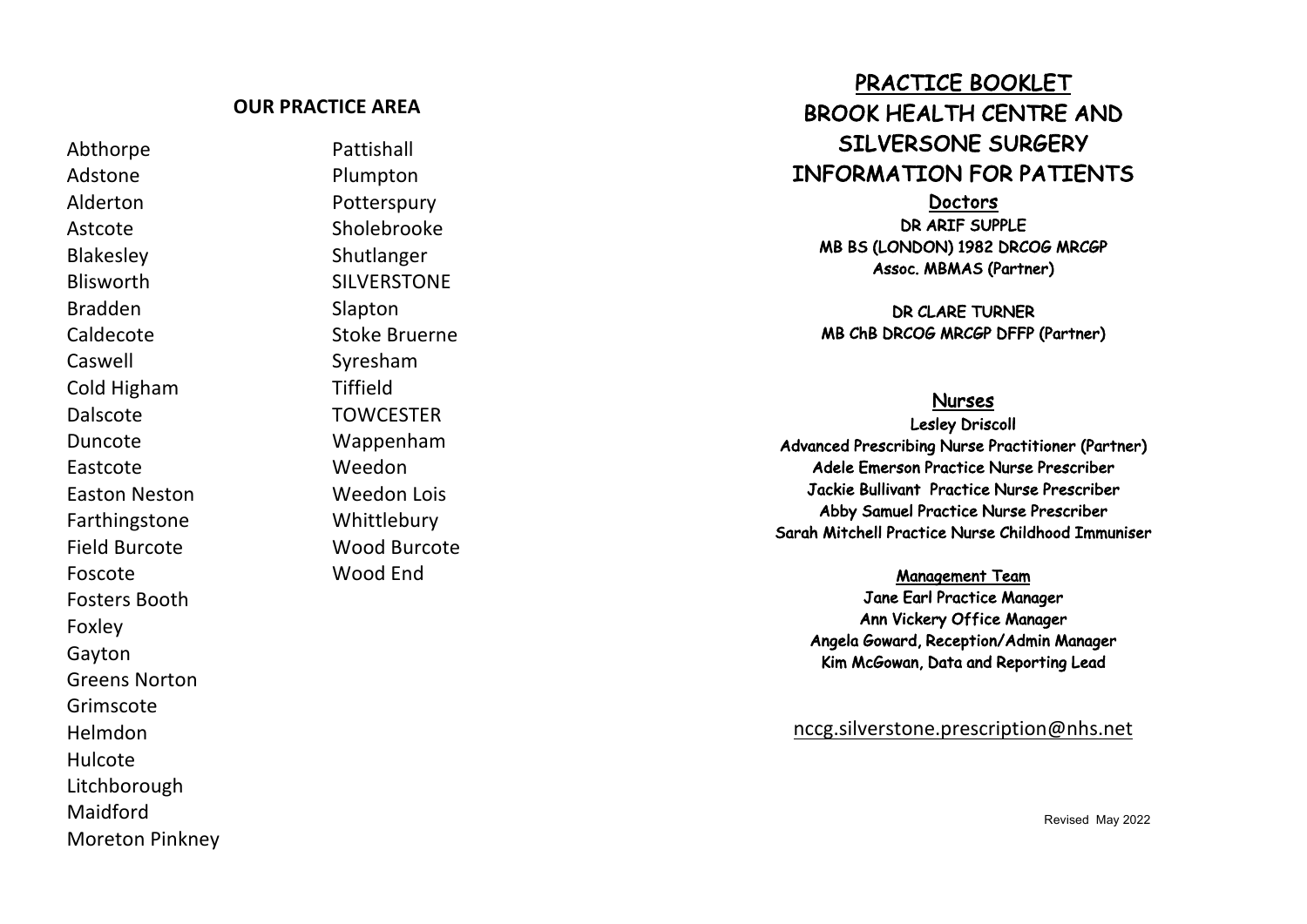# BROOK HEALTH CENTRE

Swinneyford Road, Towcester, NN12 6HD Tel No. 01327 323900

#### **Surgery Opening Hours:**

| <b>Monday</b> | $8.00 - 6.30$ pm (GPEA extended hours 6.30-8.00pm) |
|---------------|----------------------------------------------------|
| Tuesday       | $8.00 - 8.00$ pm                                   |
| Wednesday     | $8.00 - 6.30$ pm (GPEA 6.30-8.00 pm)               |
| Thursday      | $8.00 - 6.30$ pm                                   |
| Friday        | $8.00 - 6.30$ pm                                   |

#### SILVERSTONE SURGERY

Whittlebury Road, Silverstone, NN12 8UN Tel No. 01327 857240

**Surgery Opening Hours:**

**Monday – Friday** 8.00 – 1.00 pm

 $2.00 - 6.00$  pm

#### **Dispensary at Silverstone Surgery**

Our team of dispensers provide medicines for those patients who live within the practice catchment area and do not live within one mile of a chemist. Patients attending the surgery in Silverstone will normally have their prescriptions dispensed at the time of their consultation providing they are dispensing patients.

# **Out of Hours (when the surgeries are closed):**

If you require urgent medical assistance which cannot wait until the surgery re-opens. Please dial 111, to be put through to the NHS 111 service.

# **Practice Patient Charter**

- v You will be treated with courtesy and respect by all Practice personnel.
- v An urgent appointment with a Doctor or Nurse Practitioner will be available on the same day.
- $\triangle$  A non-urgent appointment with a doctor will be offered as soon as possible
- v Our standard is to see 80% of patients within 20 minutes of their appointment time. If you have waited longer than this, please ask the Receptionist for an explanation.
- $\div$  We aim to answer the telephone within six rings.
- $\triangle$  An appointment with a Practice Nurse will be available within three working days.
- $\cdot$  Requests for repeat prescriptions will be dealt with within 72 hours.
- v All comments and suggestions about the service are welcome. Please use the box provided in the waiting area.
- \* If you have a complaint, please speak to any member of staff. Your complaint will be dealt with in a professional and efficient manner.
- v We wish to make the Brook Health Centre/ Silverstone Surgery as accessible as possible. If you have hearing, visual, or physical difficulties please let the receptionist know so that we can enable you to fully use our services.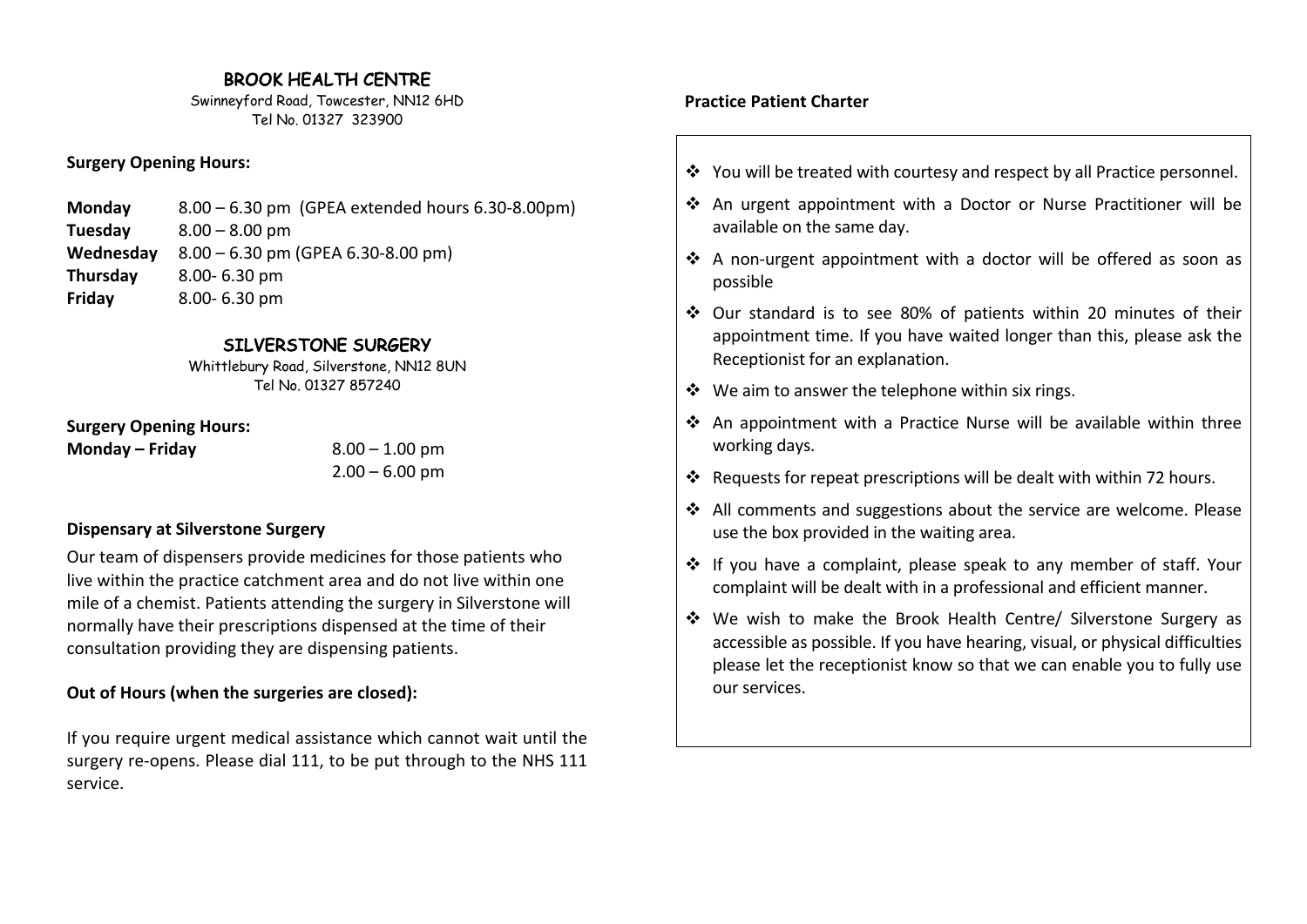By email to: nccg.silverstone.prescription@nhs.net **Please order early** especially on public or bank holidays.

#### **Electronic Prescription Service:**

We now use the Electronic Prescription Service (EPS). With EPS you order your prescription in the usual way, but you can collect your medication without the green paper prescription. Your prescription will be sent electronically instead.

To use this service, you will need to nominate (Choose) which pharmacy you would like your prescription to be sent to. You can choose a pharmacy anywhere in England as long as they are ready for EPS (over 95%) are).

To ask to use EPS, please talk to your pharmacy or to the reception desk in the surgery.

Please be aware that not all medications can be prescribed electronically - the surgery or the pharmacy can advise you further.

For more information go to www.hscic.gov.uk/epspatients

## **INFORMATION ON THE PROTECTION AND USE OF PATIENT INFORMATION**

Everyone responsible for using personal data has to follow strict rules called **Data Protection principles. We therefore have to make sure the information we receive is used fairly, lawfully and transparently.**  (GDPR – General Data Protection Regulation).

We ask you for information so that you can receive proper care and treatment.

#### **Appointments**

Due to the Corona Virus, the appointment system has changed. All appointments will initially be telephone consultations. A clinician will call you and arrange to see you if necessary or arrange a **video consultation** if appropriate and with your approval.

Please note telephone consultations will be approximate times and you need to be available for morning or afternoon, as the clinician will only try twice to call you.

Telephone appointments with our Clinical Pharmacist are available. He is able to help with medication queries, reviews and minor illnesses.

If you have an urgent medical problem that you feel needs attention on the same day, then we have an Urgent Access Clinic every morning from Monday to Friday run jointly by the duty GP and two nurses. It is not a walk- in clinic so please call first and you will be given an approximate appointment time for the clinician to call.

# **NEW!! On-Line Consultation/patient triage system Starting April 1st 2021**

**Why not try our new on-line triage system? Tell us about your problem and request medical advice from a clinician. We will respond within 24/48 hours (Monday-Friday).**

**Please use the following link:** 

**https://florey.accurx.com/p/K83620**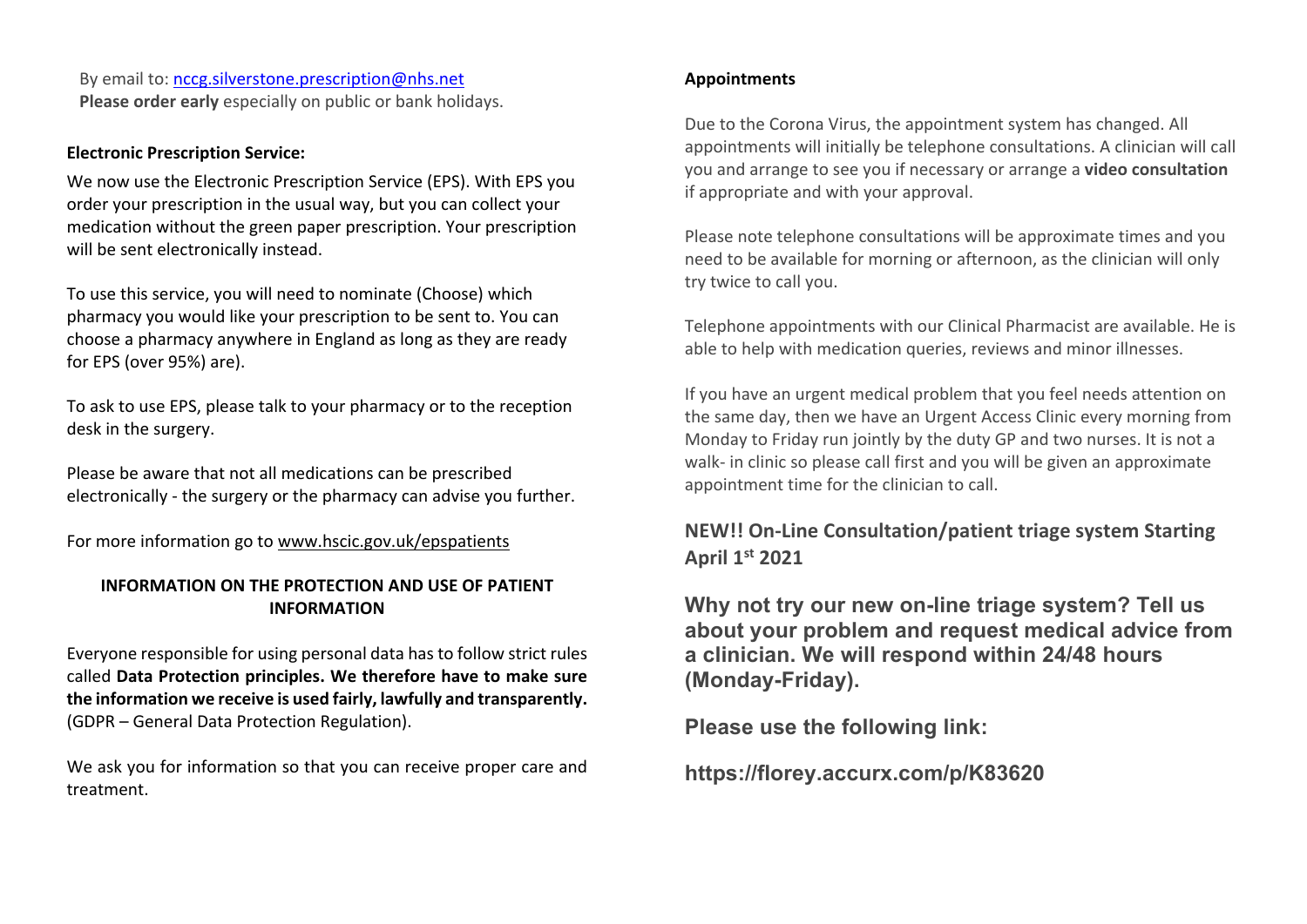#### **Complaints or comments**

The practice strives hard to ensure that everyone receives quality care and welcomes any suggestions or comments you may have that could improve the service we offer. Should you feel your needs are not being met, we welcome the opportunity to discuss this with you. Please contact the practice manager who will be happy to deal with your complaint. Please feel free to ask the receptionist for a copy of the complaint's procedure

You may also receive a text, or you can complete a card within the surgery asking for feedback through the Friends and Family scheme. You will be asked if you would recommend the surgery to your friends and family and can leave any comments, good or bad.

We aim to resolve any complaint within 20 days.

#### **Zero Tolerance**

The practice upholds a zero-tolerance policy. Any patient who is violent and/or abusive to doctors, health care professionals or any member of staff on the practice premises will not be seen in the surgery.

#### **Visit Our Website - www.brookhealthcentre.co.uk**

The surgery website is a most effective way of giving our patients access to help and the latest information 24 hours a day, seven days a week. It contains complete information about all the services we offer. It also details how the practice is organised and introduces our doctors, other medical and administrative staff and describes their various responsibilities. For easy, convenient access to our website, bookmark or place our website in your favourites folder today.

#### **Home Visits:**

Home visits are for those patients too ill to attend surgery. Unless in emergencies, where possible, please try and call the surgery before 10.30 am. Home visits are usually made between 12 noon and 2.00pm.

#### **How to Register with the Practice:**

To register, we need photo identification and proof of address. Registration forms and new patient questionnaires are available from reception or can be downloaded from the practice website.

#### **Prescriptions:**

If you are on long-term medication you will be issued with a repeat prescription list to make re-ordering easier. It will be likely that you will be asked to see a doctor every few months so that your condition can be reviewed. You can re-order in any of the following ways, allowing at least 72 hours for collecting the prescription.

- By ticking the required items and placing the slip in the box at reception. Please let us have this slip at least 72 hours before you require the prescription.
- By telephone by calling 01327 323900 option 2 for Towcester. This telephone line is open between 9.30am and 12.00 midday Monday to Friday. You are no longer able to leave a message. For Silverstone call 01327 857980. When Silverstone surgery is closed you will be redirected to Towcester surgery.
- Online. You can book appointments (non-Covid times)and order repeat prescriptions via Systmonline. You will need to register for this service at reception to receive a user name and password. This is a very reliable way of ordering prescriptions and you will also be able to view your medication. Call the surgery and the receptionist will email you the details and user instructions. Give it a try!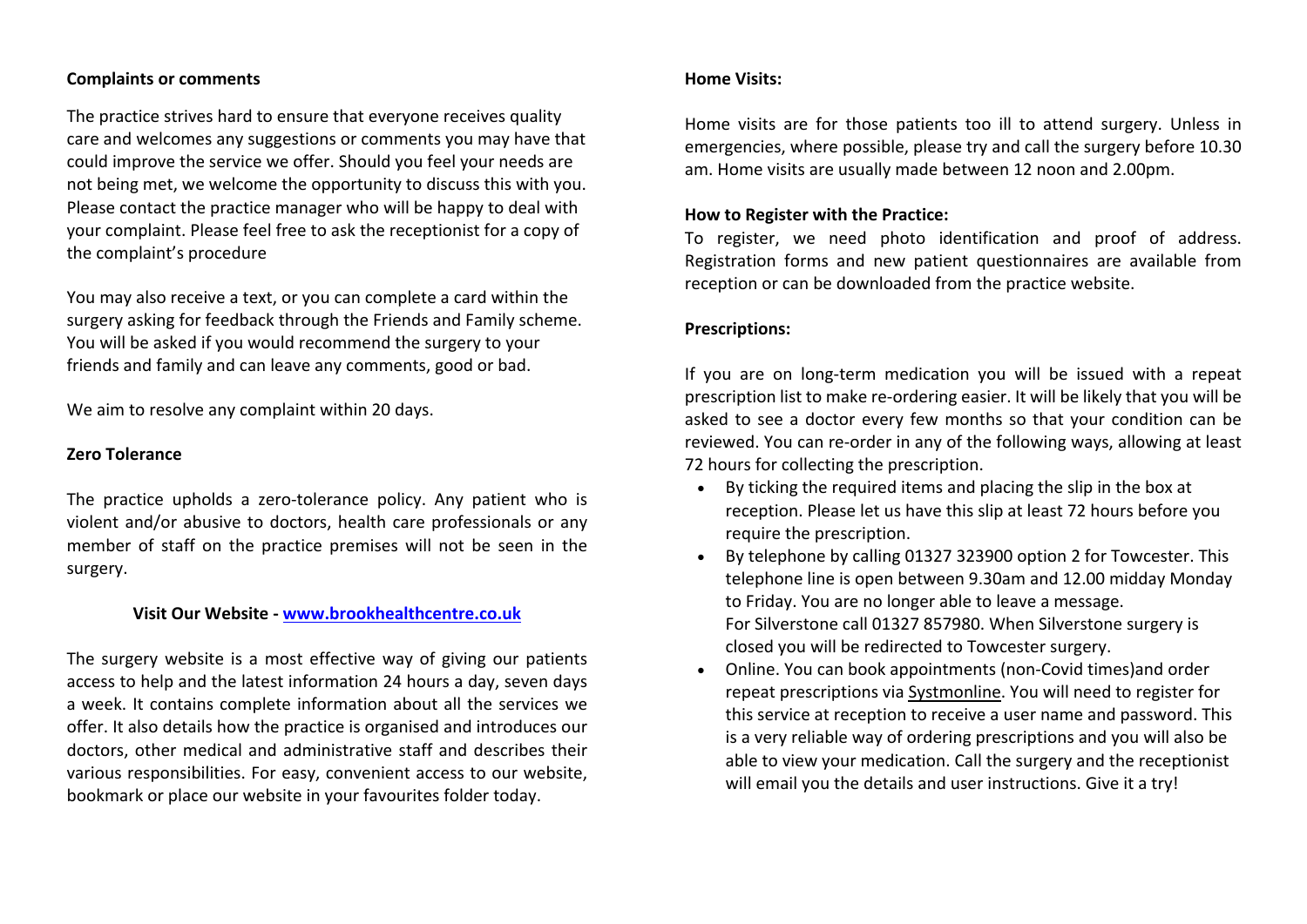#### **Family Planning Clinics**

These clinics are held regularly by one of our female GPs and a nurse. The surgery offers a full range of contraceptive services. Appointments for procedures are usually booked by the GP/nurse, rather than a receptionist

#### **Minor Surgery**

We are able to carry out a number of procedures in the practice such as removal of lesions/moles, joint and soft tissue injections and cryotherapy for solar keratosis. These appointments are available at specific times so please ask at reception. An initial appointment for diagnosis will be required.

#### **Visiting Consultants**

We have various consultants (eg Gynaecologist) who run regular clinics at the Brook Health Centre. Your GP will advise you of this at the time of your referral.

#### **Test results**

These are generally available after five working days. To obtain results please ring reception after 10.00am or visit the surgery. If the doctor needs to speak to you personally or would like to see you the receptionist will make an appointment.

#### **SMX Texting**

You may receive reminders or text alerts/messages from time to time. Please ensure you keep us up to date with any changes in your mobile number.

#### **Disabled Access**

There is good access at the surgery to aid wheelchair users. All consulting rooms are located on the ground floor and there is a lift to the first floor

#### **Additional Services at the Brook Health Centre**

Physiotherapy/Podiatry/Speech Therapy/District Nurses are services provided at the Brook Health Centre, on the first floor. We are, however unable to make or change appointments on behalf of patients. Should you wish to contact Physiotherapy or Podiatry please call the patient contact centre on **0330 555 6789**. The District Nurses can be contacted on **0300 777 0002.**

The Health Visitors are based at Towcester Medical Centre and can be contacted by ringing **01327359953.**

#### **Phlebotomy Clinics**

Our phlebotomy clinics for taking blood samples are held regularly at The Brook Health Centre and Silverstone Surgery. INR clinics are held at Towcester Medical Centre.

#### **Laboratory Specimens**

Specimens are sent to the hospital on a daily basis. If you are asked to bring a specimen please ensure that we receive it before 12 noon.

#### **Immunisation Clinics**

We immunise against infectious diseases which can cause death and disability. We strongly recommend that all children should receive their full course of immunisation. A children's clinic run by our immunisation nurse is held weekly for this purpose and appointments are sent automatically from the Health Authority. Adults should receive a tetanus booster every 10 years.